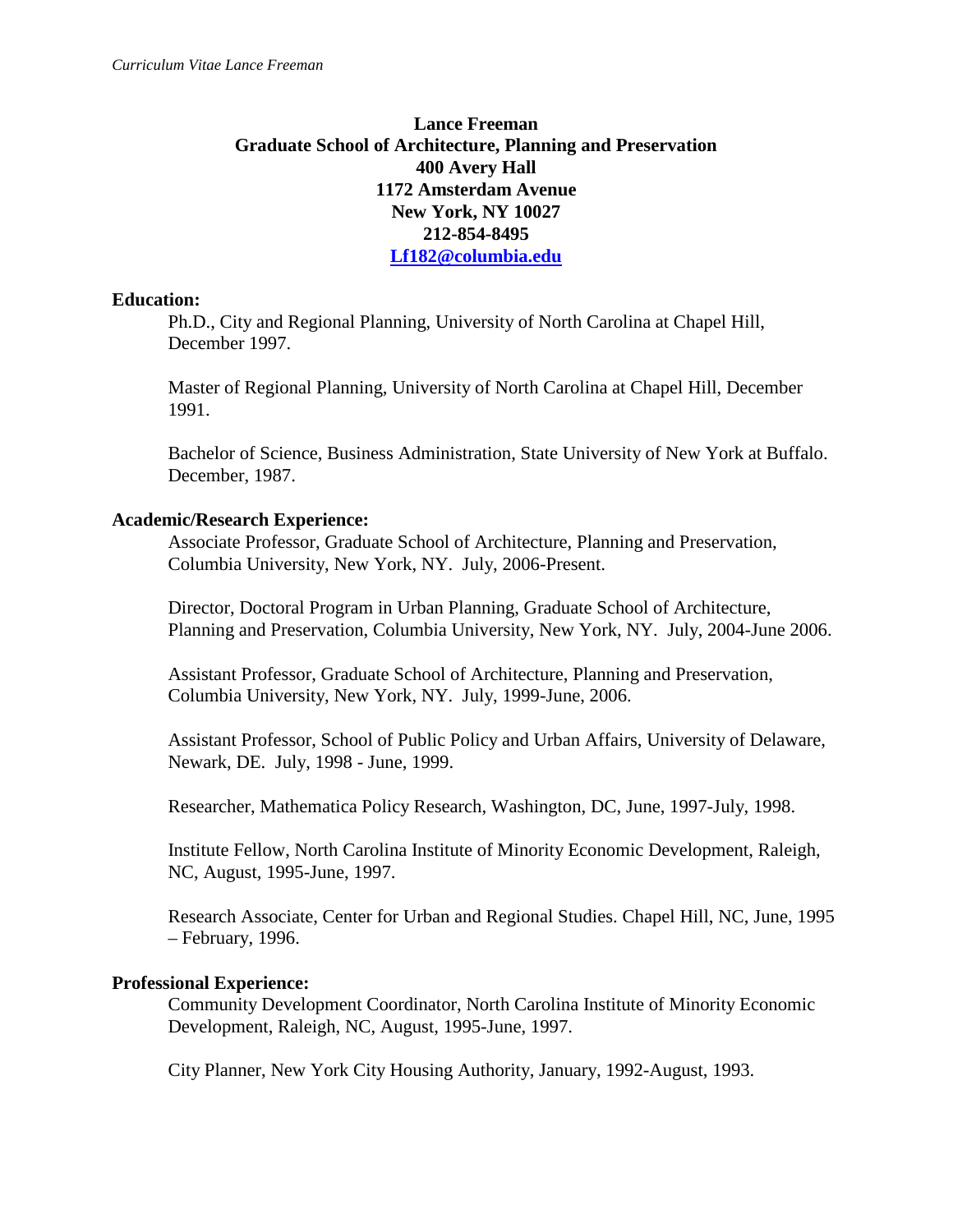#### **Books:**

2006. *There Goes the Hood: Views of Gentrification from Ground Up.* Temple University Press.

## **Scholarly Articles and Book Chapters:**

Forthcoming. African American Locational Attainment before the Civil Rights Era. *City and Community.*

Forthcoming. Immigration, acculturation and body mass index in New York City: the roles of personal and neighborhood characteristics. International Journal of Behavioral Nutrition and Physical Activity. With Park, Y., Weiss, C., Quinn, J., Neckerman, K., Rundle, A.

2009. Neighbourhood Diversity, Metropolitan Segregation, and Gentrification: What are the links in the US? *Urban Studies*. 46(10): 2079–2101.

2009. Neighborhood Food Environment and Walkability Predict Obesity in New York City. *Environmental Health Perspectives.* 117(3): 442-447. With Rundle, Andrew, Neckerman, Katherine M.

2009. "Cost-Benefit Analysis of Using Housing Assistance to Promote Human Capital: A Conceptualization and Review of the Evidence" In David L. Weimer and Aidan R. Vining, eds., *Investing in the Disadvantaged: What We Know, and What We Need to Know, about the Benefits of Social Policies.* Washington, D.C.: Georgetown University Press.

2008. Personal and neighborhood socioeconomic status and indices of neighborhood walk-ability predict body mass index in New York City. *Social Science and Medicine.*  With Andrew Rundle, Sam Field, Yoosun Park, Christopher C. Weiss, and Kathryn Neckerman. 67(12): 1951-1958

2008. "Locational Attainment amongst African Americans at the close of the 20th Century." *Urban Affairs Review*. 44:3-26.

2008. "Comment on The Eviction of Critical Perspectives from Gentrification Research." *International Journal of Urban and Regional Research*. 32(1).

2007. "The Urban Built Environment and Obesity in New York." *American Journal of Health Promotion.* With Andrew Rundle, Ana V. Diez Roux, Douglas Miller, Kathryn M. Neckerman, and Christopher Weiss. 21(14):326-40.

2006. "Comment on The Low Income Housing Tax Credit Goes Mainstream and Moves to the Suburbs." *Housing Policy Debate* 17(3):447-59.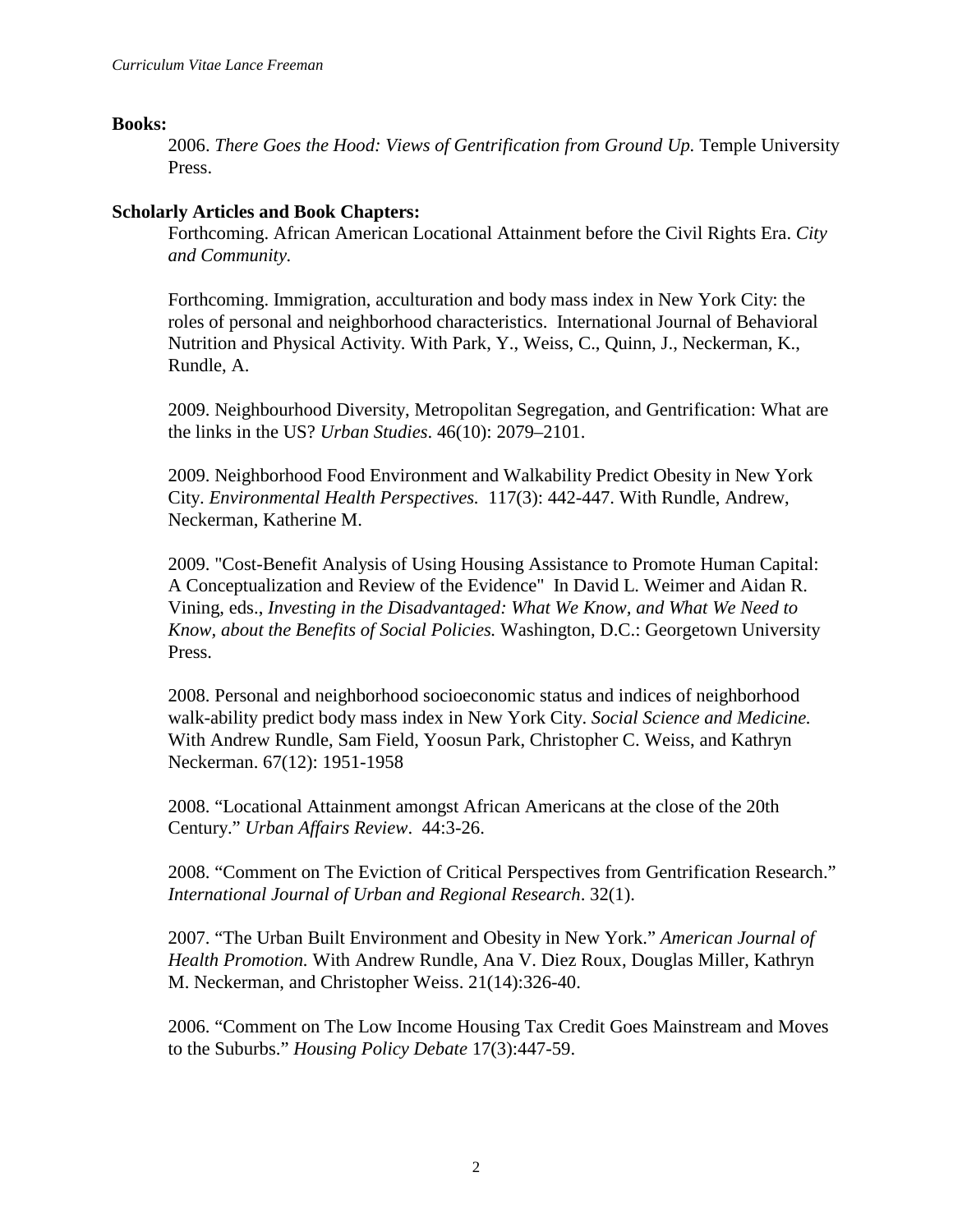## **Scholarly Articles and Book Chapters, continued:**

2006. "The Impact of Secondary Mortgage Market and GSE Purchases on Underserved Neighborhood Housing Markets: A Cleveland Case Study." *Urban Affairs Review.* 42 (2):193-223 With George Galster and Ronald Malega.

2006. "Household Composition and Housing Assistance: Examining the Link." *CityScape.* 8(2):49-67.

2006. "Does Housing Assistance lead to Dependency? Evidence from HUD Administrative Data." *CityScape.* 8(2):115-33.

2005. "Black Homeownership: The Role of Temporal Changes and Residential Segregation at the End of the 20<sup>th</sup> Century" *Social Science Quarterly*. 86(2):403-27.

2005. "Displacement or Succession? Residential Mobility in Gentrifying Neighborhoods." *Urban Affairs Review.* 40(4):463-91.

2004. "The Changing Determinants of Inter-Racial Homeownership Disparities: New York City In The 1990's." *Housing Studies*. 19(3):301–323. With Darrick Hamilton.

2004. ["Siting Affordable Housing: Location and Neighborhood Trends of Low Income](http://www.brookings.edu/urban/publications/20040405_Freeman.htm)  [Housing Tax Credit Developments in the 1990s.](http://www.brookings.edu/urban/publications/20040405_Freeman.htm)" *Living Cities Census Series*, Center on Urban and Metropolitan Studies. Washington, DC: The Brookings Institution.

2004. "Gentrification and Displacement in New York City." *Journal of the American Planning Association*. 70(1):39-52. With Frank Braconi.

2003. ["The Impact of Assisted Housing Developments](http://www.fanniemaefoundation.org/programs/hpd/v14i1-index.shtml) on Concentrated Poverty." *Housing Policy Debate.* 14(1/2):103-142.

2002. "Does Spatial Assimilation Work for Black Immigrants in the US?" *Urban Studies.* 39(11):1983-2002.

2002. "A Dream Deferred or Realized: The Impact of Public Policy on Fostering Black Homeownership in New York City" *American Economic Review Papers and Proceeding*. 92(2):320-324. With Darrick Hamilton.

2002. ["America's Affordable Housing Crisis: A Contract Unfulfilled.](http://www.ajph.org/cgi/content/full/92/5/709)" *American Journal of Public Health*. 92(5):709-712.

2002. "Subsidized Housing and Neighborhood Impacts: A Theoretical Discussion and Review of the Evidence." *The Journal of Planning Literature*. 16(3)359-378. With Hilary Botein.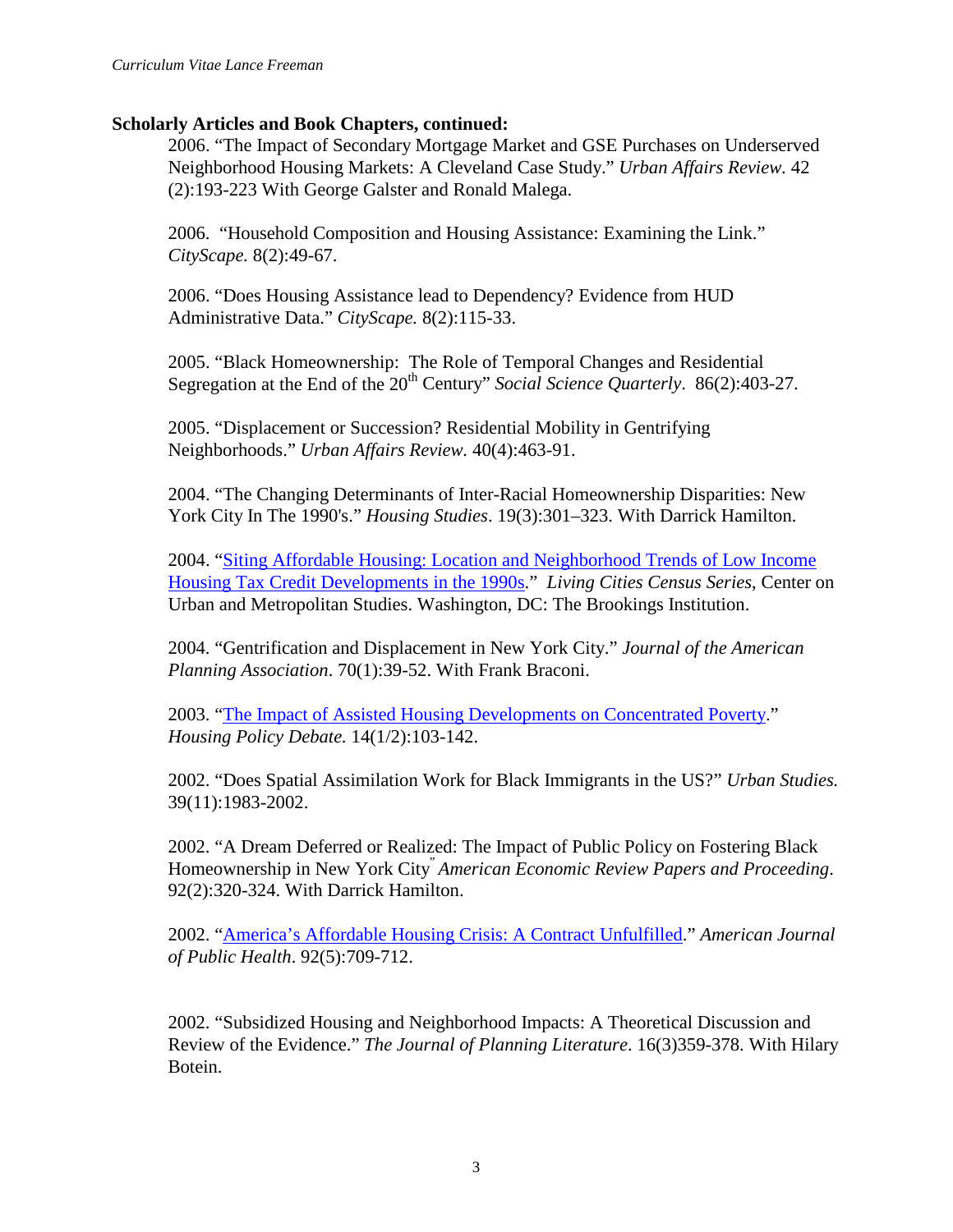## **Scholarly Articles and Book Chapters, continued:**

2001. "Assisted Housing and Residential Segregation." *Journal of the American Planning Association.* 67(3):279-292. With William Rohe.

2001. "The Effect of Sprawl on Neighborhood Social Ties: An Exploratory Analysis." *Journal of the American Planning Association*. 67(1):69-77.

2000. ["Subsidized Housing and Neighborhood Racial Transition: An Empirical](http://www.fanniemaefoundation.org/programs/hpd/v11i1-index.shtml)  [Investigation."](http://www.fanniemaefoundation.org/programs/hpd/v11i1-index.shtml) *Housing Policy Debate.* 11(1):67-90.With William Rohe.

2000. "Minority Housing Segregation: A Test of Three Perspectives." *Journal of Urban Affairs,* 22(1):15-36*.*

1999. "A Note on the Influence of African Heritage on Segregation: The Case of Dominicans." *Urban Affairs Review.* 35(1):137-46.

1998. ["Interpreting the Dynamics of Public Housing: Cultural and Rational Choice](http://www.fanniemaefoundation.org/programs/hpd/v9i2-index.shtml)  [Explanations."](http://www.fanniemaefoundation.org/programs/hpd/v9i2-index.shtml) *Housing Policy Debate.* 9:2:323-53.

## **Other Publications:**

Forthcoming. The Impact of Subprime Borrowing on African Americans: Some Evidence from the Panel Study of Income Dynamics. Prepared for the Congressional Black Caucus Foundation. With Desiree Rideaux.

2010. Urban Planning and Health Equity. Prepared for the World Health Organization. With Mary E. Northridge.

2009. Gentrification. In Gary Hack, Eugenie Birch, Paul H. Sedway, Mitchell J. Silver (eds.) *Local Planning: Contemporary Principles and Practice.* Washington D.C.: International City/County Management Association

2008. A Count of Homeless Youth in New York City. Prepared for the Empire State Coalition of Homeless Youth and Family Services.

2007. Subprime Lending: An Exploratory Analysis. Prepared for the Congressional Black Caucus Foundation.

2007. The Pine Forest Revitalization Story. Prepared for the Housing Partnership of Northeast Florida.

2006. Net Benefits of Public Investments in Individuals: What Do, and Could, We Know? Prepared for the MacArthur Foundation.

2006 "Black Homeownership at the Dawn of The  $21<sup>st</sup>$  Century: A Dream no Longer Deferred?" In *The State of Black America*. Washington D.C.: National Urban League.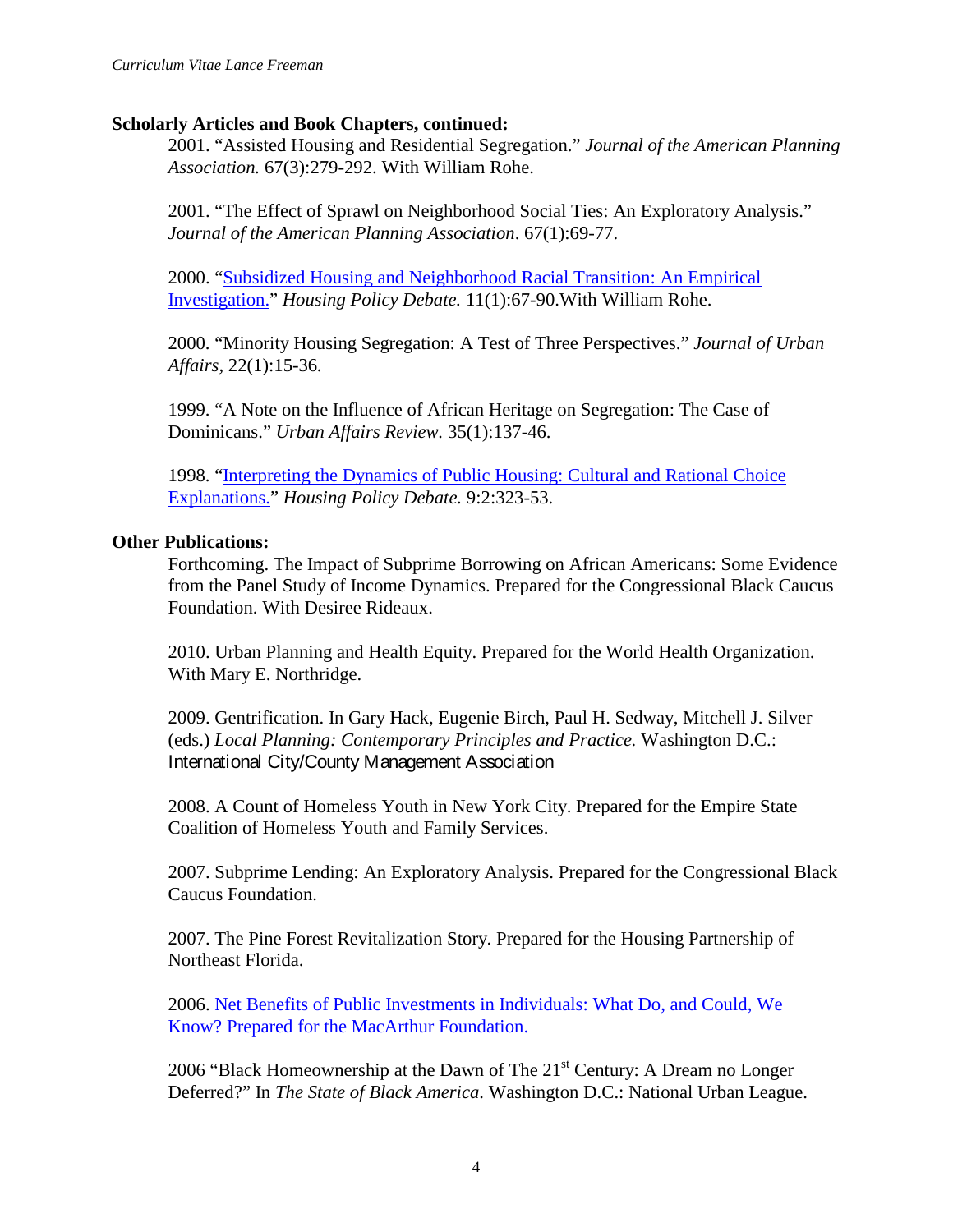## **Other Publications, continued:**

2006. "U.S. Poverty Policy in the Aftermath of Hurricane Katrina." New York: Russell Sage Foundation. With Jared Bernstein, William Spriggs, Peter B. Edelman, Patricia Ruggles, Thomas M. Shapiro, and Michael Stoll.

2005. "W.E.B. DuBois" in Roger Caves (ed.): *Encyclopedia of the City.* London and New York: Routledge.

2003. "A Hazard Rate Analysis of Housing Assistance Receipt**."** Report to the U.S. Department of Housing and Urban Development. Amended version published in *Cityscape* 8(2).

2003. "Housing Assistance and Household Composition." Report to the U.S. Department of Housing and Urban Development. Amended version published in *Cityscape* 8(2).

2003. Commentary on the "Impacts of New Neighborhoods on Poor Families: Evaluating the Policy Implications of the Moving to Opportunity Demonstration." *Economic Policy Review.* 9(2): 141-43.

2002. ["Gentrification and Displacement.](http://www.chpcny.org/pubs/UP2002-1.pdf)" *Urban Prospect*. New York: Citizens Housing and Planning Council.

2002. "The Impact of Secondary Mortgage Market and GSE purchases on Underserved Neighborhoods. Report to the U.S. Department of Housing and Urban Development. Coauthored with George Galster. Amended version under review at *Urban Affairs Review***.**

2001. "The Impact of Assisted Housing Developments on Concentrated Poverty" Report Prepared for the Fannie Mae Foundation. Amended portions published in *Housing Policy Debate* 14(1/2).

2000. ["Attaining Home Equity.](http://www.chpcny.org/pubs/UP2000-4.pdf)" *Urban Prospect*. New York: Citizens Housing and Planning Council.

2000. ["Fair Growth 2020: A Tale of Four Futures.](http://www.fanniemaefoundation.org/programs/hff/v2i4-fairgrowth.shtml)" *Housing Facts & Findings*  Washington, DC: Fannie Mae Foundation.

1998. *The Siting of Assisted Housing and its Impact on Neighborhood Racial Transition*. Report to the U.S. Department of Housing and Urban Development. Co-authored with

William Rohe. Amended portions published in *Housing Policy Debate* 11(1) and *Journal of the American Planning Association* 67(3).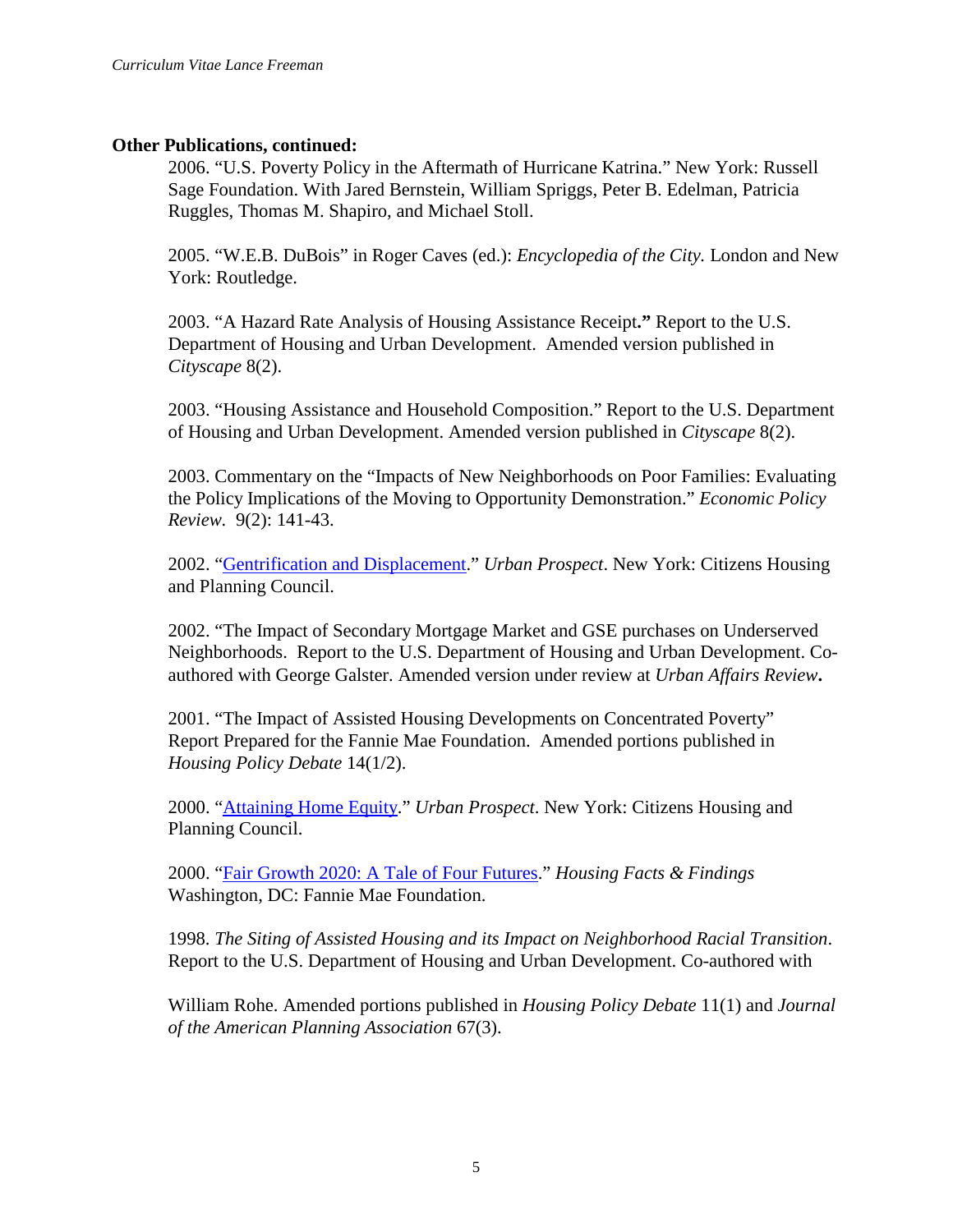#### **Other Publications, continued:**

1998. *Assisting Unemployment Insurance Claimants: Impacts of the Job Search Assistance Demonstration*. Washington: DC Mathematica Policy Research. Coauthored with Paul T. Decker and Daniel Klepinger.

1997. "Is Pro-Integrative Housing Policy Justified?" *Critical Planning*, 4.

1997. *A Profile of Minority Entrepreneurs in North Carolina.* Durham, North Carolina: North Carolina Institute of Minority Economic Development.

1996. "Residential Segregation and the Options for a More Integrated Society." *Carolina Planning*. 21:2.

1996. *A Study of Impediments to Fair Housing.* Chapel Hill, North Carolina. Center for Urban and Regional Studies. Co-authored with Victoria Basolo, Margrit Bergholz, and William Rohe.

1995. *A Study of Obstacles to Homeownership in Lexington, North Carolina*. Chapel Hill, North Carolina: Center for Urban and Regional Studies.

1995. *Residential Segregation in North Carolina: A Barrier to African American Opportunity*. Durham, North Carolina: North Carolina Institute of Minority Economic Development.

#### **Book Reviews:**

2007. Review of *Jobs and Economic Development in Minority Communities. Journal of Planning and Education Research*. 26:4.

2006. Review of *Places of their Own: African American Suburbanization in the Twentieth Century. Journal of the American Planning Association.* 72:2.

2000. Review of *No Shame in My Game* by Katherine S. Newman. *Urban Affairs Review* 35:3.

1998. Review of *Poverty and Place: Ghettos, Barrios, and the American City* by Paul Jargowsky. *Journal of Urban Affairs* 20:3.

#### **Courses Taught:**

Community Development Policy. Columbia University, New York, NY.

Advanced Quantitative Methods. Columbia University, New York, NY.

Race and Ethnicity in The City. Columbia University, New York, NY.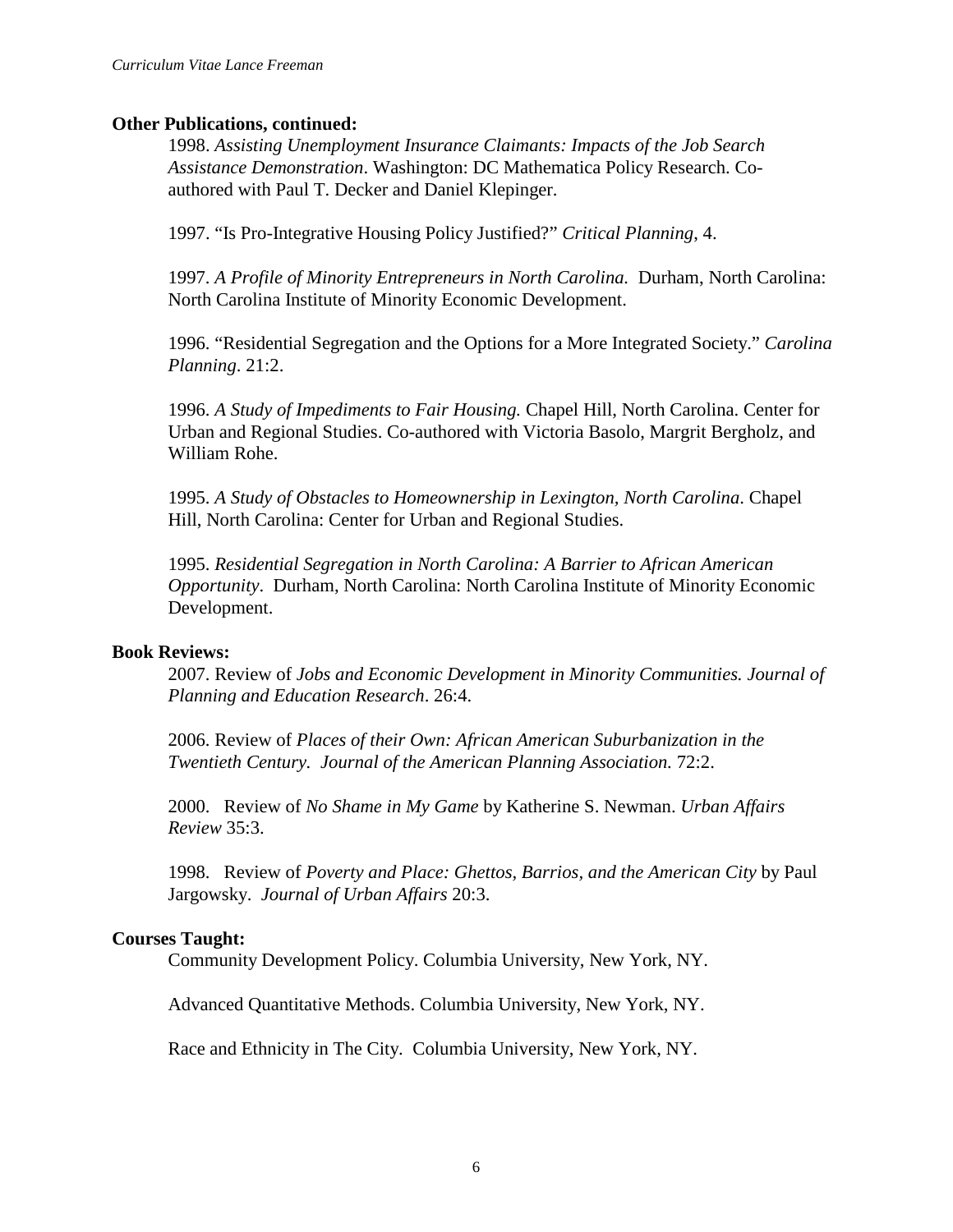## **Courses Taught, continued:**

Measuring the Impacts of Your Neighborhood Revitalization Strategy. Neighborhood Reinvestment Institute.

Strategies for Affordable Housing in High Cost Areas. Neighborhood Reinvestment **Institute.** 

Introduction to Housing Policy. Columbia University, New York, NY. Planning Theory. Columbia University, New York, NY.

Planning Studio. Columbia University, New York, NY.

Quantitative Techniques for Planning. Columbia University, New York, NY.

Research Design for Planners. Columbia University, New York, NY.

Planning Methods. School of Public Policy and Urban Affairs, University of Delaware, Newark, DE.

Local Economic Development Policy. School of Public Policy and Urban Affairs, University of Delaware, Newark, DE.

Statistics for Public Management Decisions. School of Public Policy and Urban Affairs, University of Delaware, Newark, DE.

Public Policy Evaluation. Curriculum in Public Policy Analysis. University of North Carolina at Chapel Hill.

## **Conference Presentations, Invited Lectures:**

2009. African American Locational Attainment before the Civil Rights Era. Presented at the annual meetings of the Social Science History Association, Long Beach, CA, November 13.

2009. Panelist. A Dream Deferred? The Future of Housing Opportunities for African Americans at the Annual Legislative Conference of the Congressional Black Caucus Foundation. September 22.

2009. Race, Poverty, and Spatial Accessibility in New York City. Presented at the annual meetings of the Urban Affairs Association. March 7.

2008. Panelist, Urban Gentrification. Thomas J. Anton/Frederick Lippitt Conference, Taubman Center, Brown University. Providence, RI, October 14.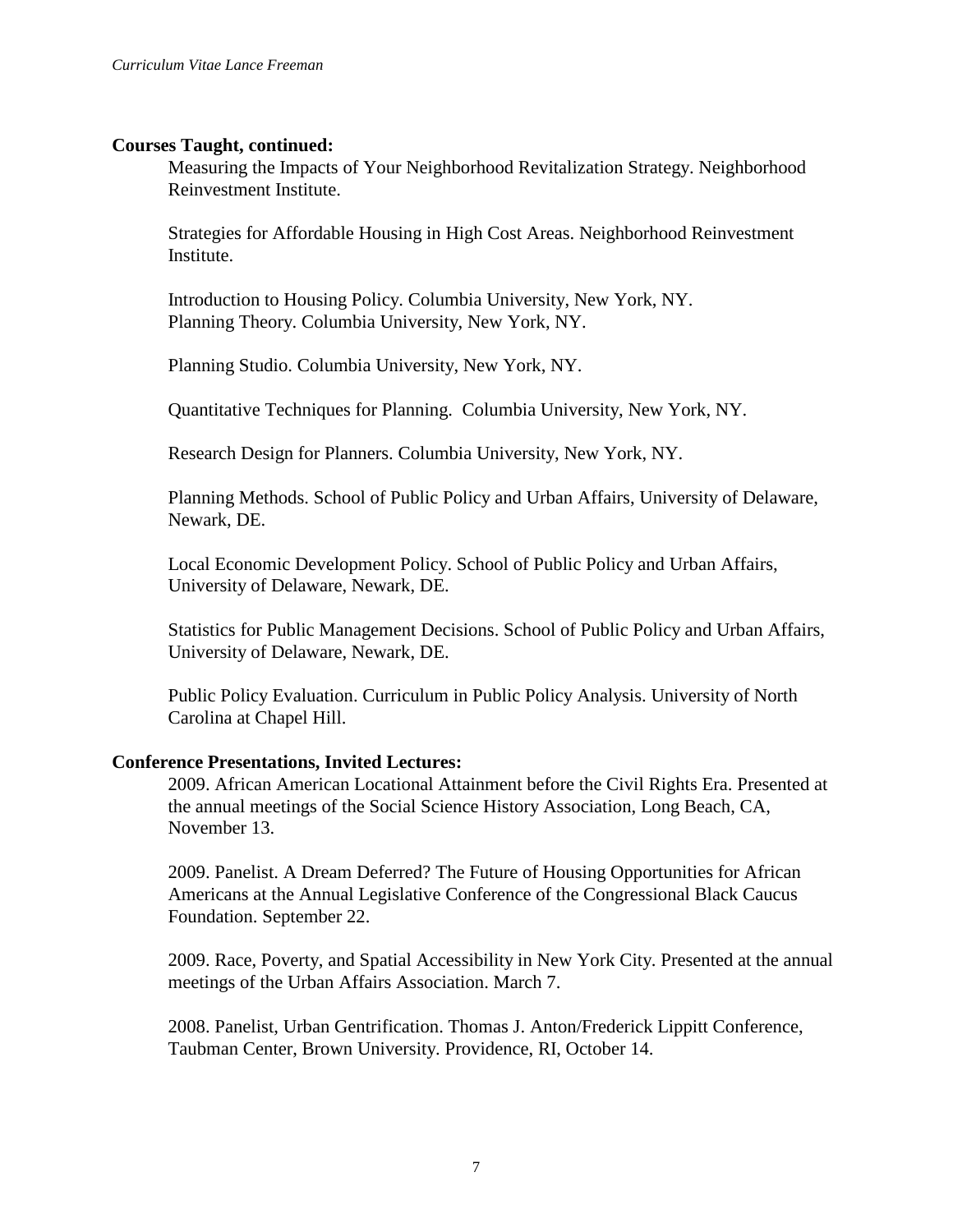2008. Neighborhood Diversity, Metropolitan Segregation, and Gentrification: What are the links in the US? Presented at the annual meetings of the Association of Collegiate Schools in Planning and the Association of European Schools of Planning, Chicago, IL July 11.

2008. The Impact of Gentrification on Indigenous Residents. Department of City and Regional Planning. University of Pennsylvania, April 22.

2008. The Impact of Gentrification on Indigenous Residents. Department of City and Regional Planning. University of North Carolina at Chapel Hill, February 8.

2007. The Impact of Subprime Lending on African Americans. Congressional Black Caucus Annual Legislative Conference, Washington, D.C. September 26.

2007. Panelist, Who Owns Brooklyn? From Farms to Brownstones. Brooklyn Historical Society, Brooklyn, NY, May 31.

2007. Panelist, Who Benefits from Gentrification in Brooklyn? Brooklyn Public Library, Brooklyn, NY, April, 5.

2007. Panelist, Policy and Poverty. District Level Forum sponsored by the Congressional Black Caucus. New York, February, 23.

2006. Panelist, Development or Gentrification? New York University Robert F. Wagner Graduate School of Public Service, November 8.

2006. Panelist, *What is the State of Black America?* National Urban League Annual Conference. Atlanta, July 28.

2006. Panelist, *Promoting Homeownership: How far can we go?* Citizens Housing and Planning Council, New York, June 21.

2006. Panelist, *Housing Displacement in Brooklyn*. Center for the Study of Brooklyn, Brooklyn College, June 9.

2006. Panelist, *Creating Positive Neighborhood Change without Displacement*. Reinvesting Older Communities: People, Places and Markets. Philadelphia Federal Reserve Bank. Philadelphia, April 6.

2006. Discussant. Consequences of Racial/Ethnic Residential Segregation. Annual meeting of the Population Association of America. Los Angeles, April 1.

2006. *Gentrification in Black Communities.* Guest Lecturer, Lifelong Learners, Columbia University. January 27.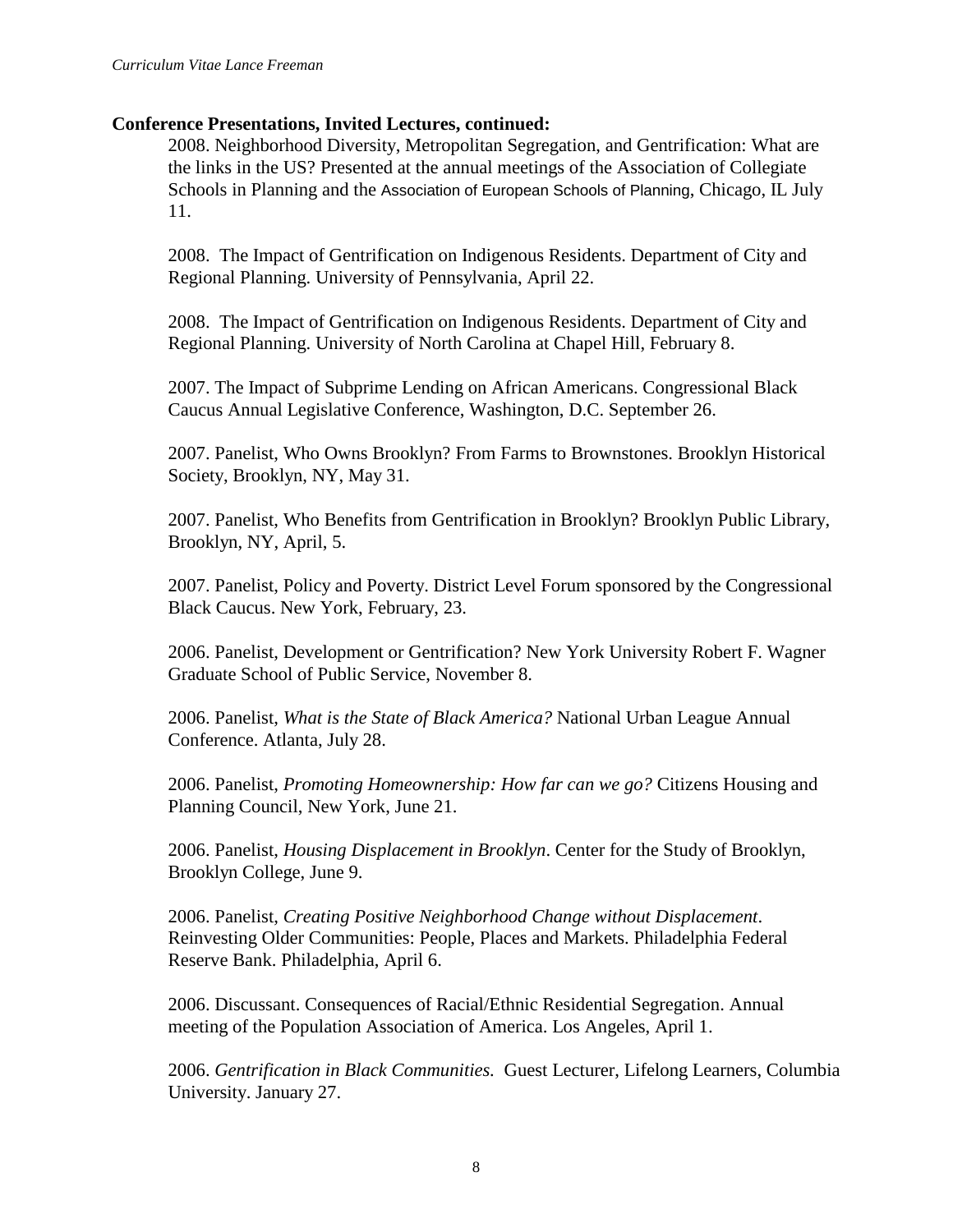2005. *Neighborhood effects in the context of gentrification*. Presented to the Center on Family Demography and Public Policy, School of Social Work, Columbia University. November 26.

2005. *Affordable Housing Strategies for Reducing Poverty*. Presented at the Poverty, Race and Policy Roundtable sponsored by the Congressional Black Caucus Foundation. Washington, DC November 17.

2005. *Does Gentrification bring Neighborhood Effects? Evidence from a Qualitative Inquiry.* Presented at the annual meeting of the American Sociological Association. Philadelphia, PA August 14.

2005. Panelist on the *When Gentrification comes Knocking* Neighborhood Reinvestment Corporation symposium. Minneapolis, MN April 20.

2005. *Deciphering Gentrification.* Presented at the Preservation Development Symposium. Washington, D.C. January 25.

2004. *Ghettoization and U.S. Housing Policy.* Lecture to the Housing Committee of the Danish Parliament. Columbia University, October 12.

2004. *Gentrification: the Double Edged Sword.* Presented at the annual National Preservation Conference. Louisville, KY September 25.

2004. *Gentrification Trends in African American Neighborhoods.* Presented at the Annual Congressional Black Caucus Foundation Convention. Washington, D.C. September 8.

2004. *There the Goes the 'Hood: The Meaning of Gentrification to Long-Term Residents*. Presented at the annual meetings of the Urban Affairs Association. Washington, D.C. April 3.

2004. Panelist on *What is Gentrification?* At the second Annual Symposium on Institution Building in Harlem. City College, New York. March 20.

2004. *The American Dream Deferred: Trends in African American Homeownership*. Presented at the annual meetings of the Allied Social Sciences Association. San Diego, CA January 5.

2003. *Displacement or Succession? Residential Mobility in Gentrifying Neighborhoods*. Presented at the annual meetings of the North American Regional Science Council. Philadelphia, PA November 22.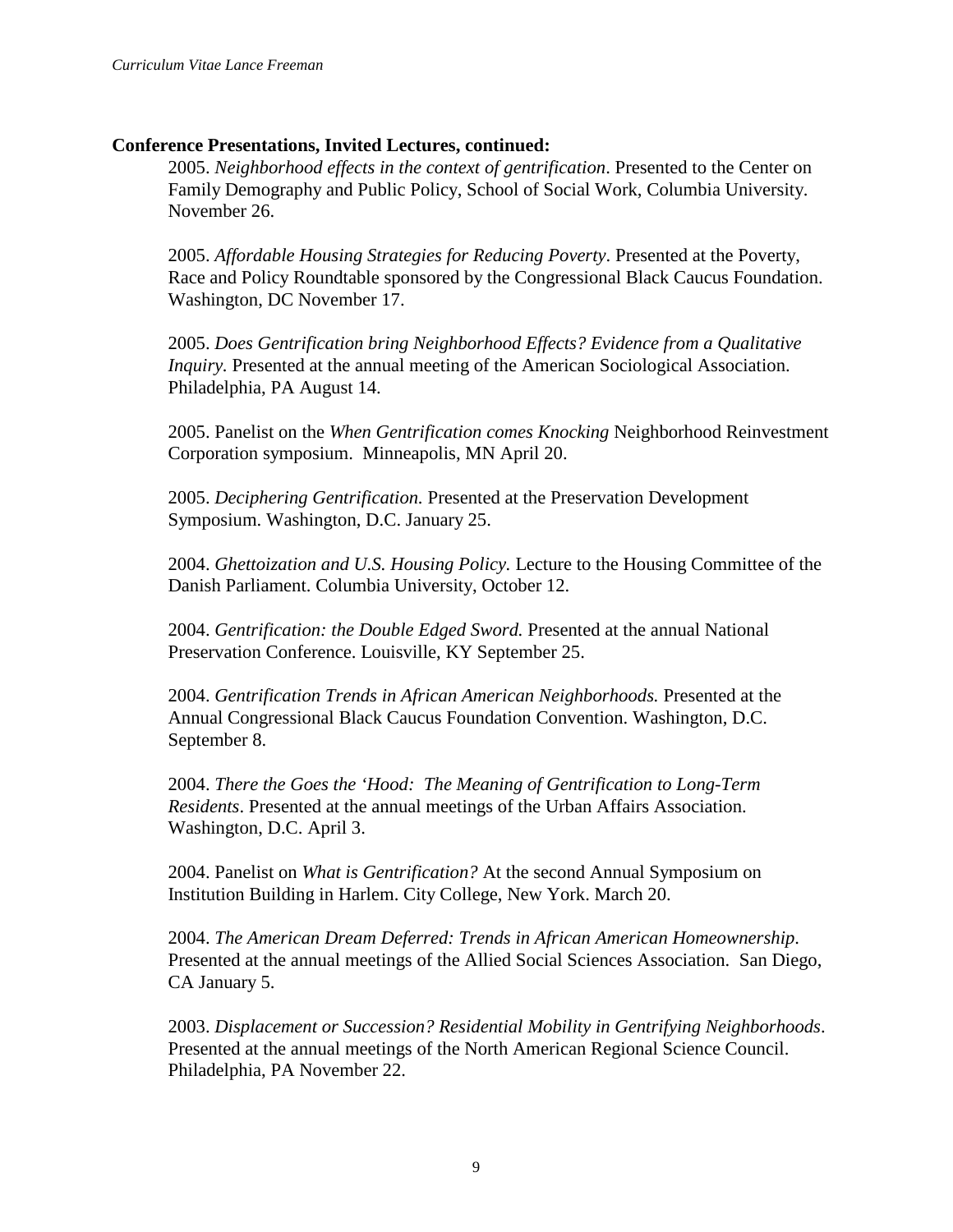2003. *The American Dream Deferred: Trends in African American Homeownership.*  Department of Public Administration, George Washington University. March 10, 2003.

2002. *Gentrification and Displacement in New York City.* Colloquium on Law, Economics, Politics and Urban Affairs. Wagner School of Public Service and New York University School of Law.

2002. *The Impact of Segregation on Homeownership Opportunities for African Americans.* Presented at the annual meetings of the Association of Collegiate Schools in Planning, Baltimore, MD November 23.

2002. *A Dream no Longer Deferred: African American Homeownership during the 1990s.* Center for Urban and Regional Studies, University of North Carolina at Chapel Hill. November 18.

2002. *Gentrification and Displacement: New York City during the 1990s.* Presented at the Urban Issues Workshop. School of International and Public Affairs. Columbia University. New York, NY, March 12.

2002. *Commentary on Moving to Opportunity Demonstration*. Presented at the Policies to Promote Affordable Housing Conference sponsored by the Federal Reserve Bank of New York and New York University Law School. New York, NY, February 7.

2001. *A Dream Deferred or Realized? The Impact of The Impact of Public Policy on*  Fostering Non-White Homeownership in New York City in the 1990s. Presented at the annual meetings of the Association of Collegiate Schools in Planning, Cleveland, OH, November 1-4.

2001. *Housing Trends in New York City during the 1990s.* Presented at the Annual Fannie Mae Foundation Conference, Cleveland, OH, October 31.

2001. *Does the Spatial Assimilation Model Work for Blacks Immigrants in the U.S.?*  Presented at the annual meetings of the Urban Affairs Association, Detroit, MI, April 25- 28.

2000. *Immigrant Segregation: the New York Experience.* Presented at the annual Fund for an Open Society conference. Philadelphia, PA. December 2.

2000. *Fair Growth 2020: A Tale of Four Cities*. Presented at the annual Fannie Mae Foundation Conference, Atlanta, GA, November 1.

2000. *The Impact of Assisted Housing on Concentrated Poverty.* Presented at the annual meetings of the Association of Collegiate Schools in Planning, Atlanta, GA, November 2- 5.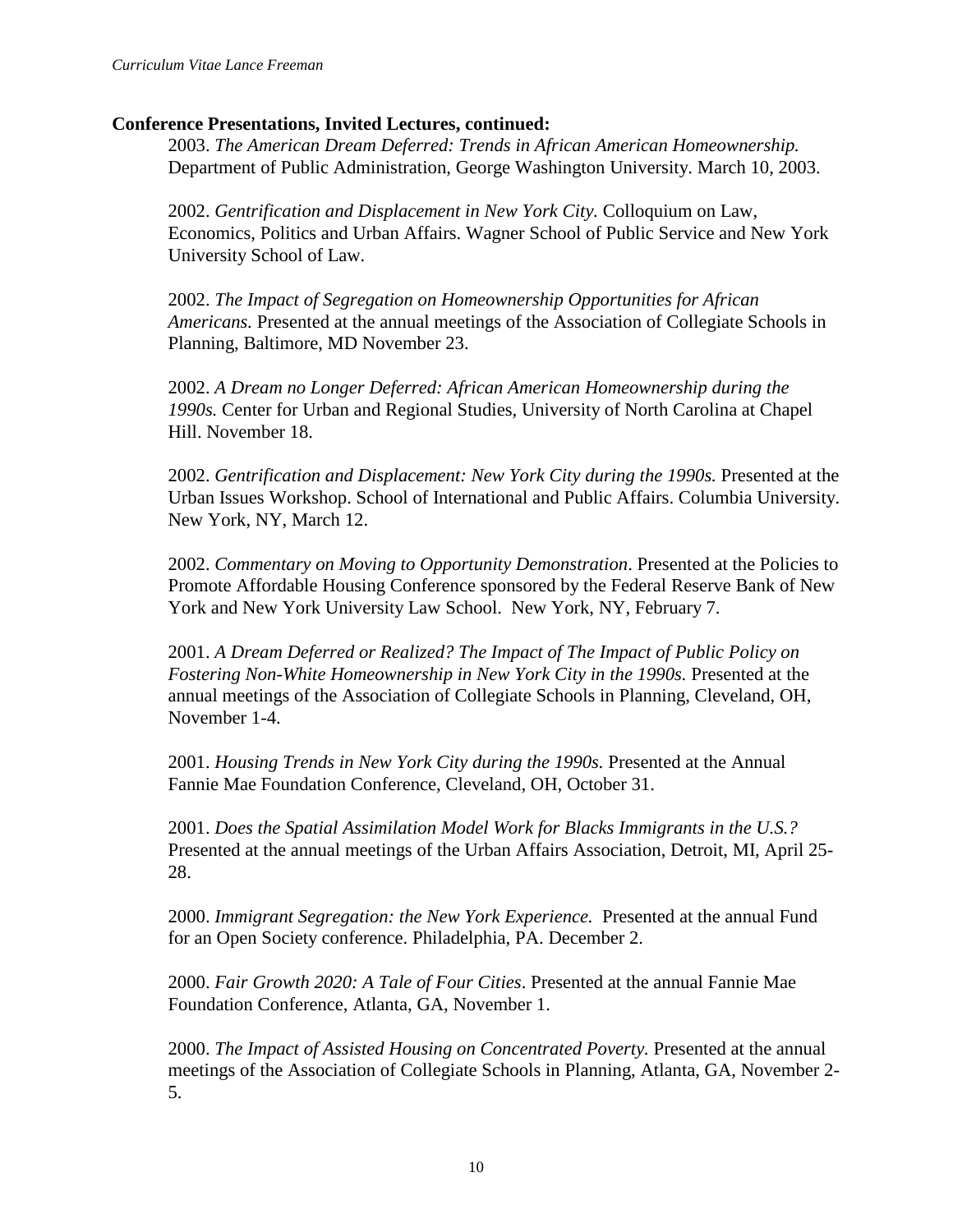2000. *Moving Up and Moving Out of the 'Hood: A Test of Three Perspectives.* Urban Issues Lecture Series, Institute of Architecture and Planning, Morgan State University, Baltimore, MD, March 14.

1999. *The Impact of Assisted Housing on "White Flight."* Presented at the annual meetings of the Association of Collegiate Schools in Planning, Chicago, IL, October 21- 24.

1999. *Minority Proximity to Whites: A Test of Three Perspectives*. Presented at the annual meetings of the American Sociological Association, Chicago, IL, August 6-10.

1998. *The Siting of Assisted Housing and its Impact on Neighborhood Racial Transition.* Presented at the annual meetings of the Urban Affairs Association, Fort Worth, TX, April 22-25.

## **Media Appearances:**

Culture Clash in Metropolis. *The Brian Leher Show,* WNYC, New York City. July 28, 2008.

Guest on *Thinking Allowed,* BBC, June 18, 2008.

Guest on *In the Money*, CNN, November 18, 2006.

Guest on *Naomi's New Morning,* Hallmark Channel, September 20, 2006.

Guest on *The Global Black Experience,* WBAI, New York City. August 30, 2006.

There Goes the Hood: Gentrification in New York City. *News and Notes*. National Public Radio. July 20, 2006.

The Gentrification Debate. *The Business Shrink.* Sirius Radio Channel 114. March 29, 2006.

Gentrification: Progress or False Promises? *The Tavis Smiley Show.* May 13, 2005.

Gentrification: Blessing or Blight? *Talk of the Nation.* National Public Radio. April 25, 2005.

Is Gentrification Good or Bad for San Diego? KPBS' *These Days.* April 27, 2005.

Guest on Karamu, WURD, Voices of the City, Philadelphia. April 29, 2005.

## **Grants and Consulting:**

Principal Investigator. The Impact of Source of Income Anti-Discrimination Laws on Voucher Utilization and Spatial Segregation. \$24,500.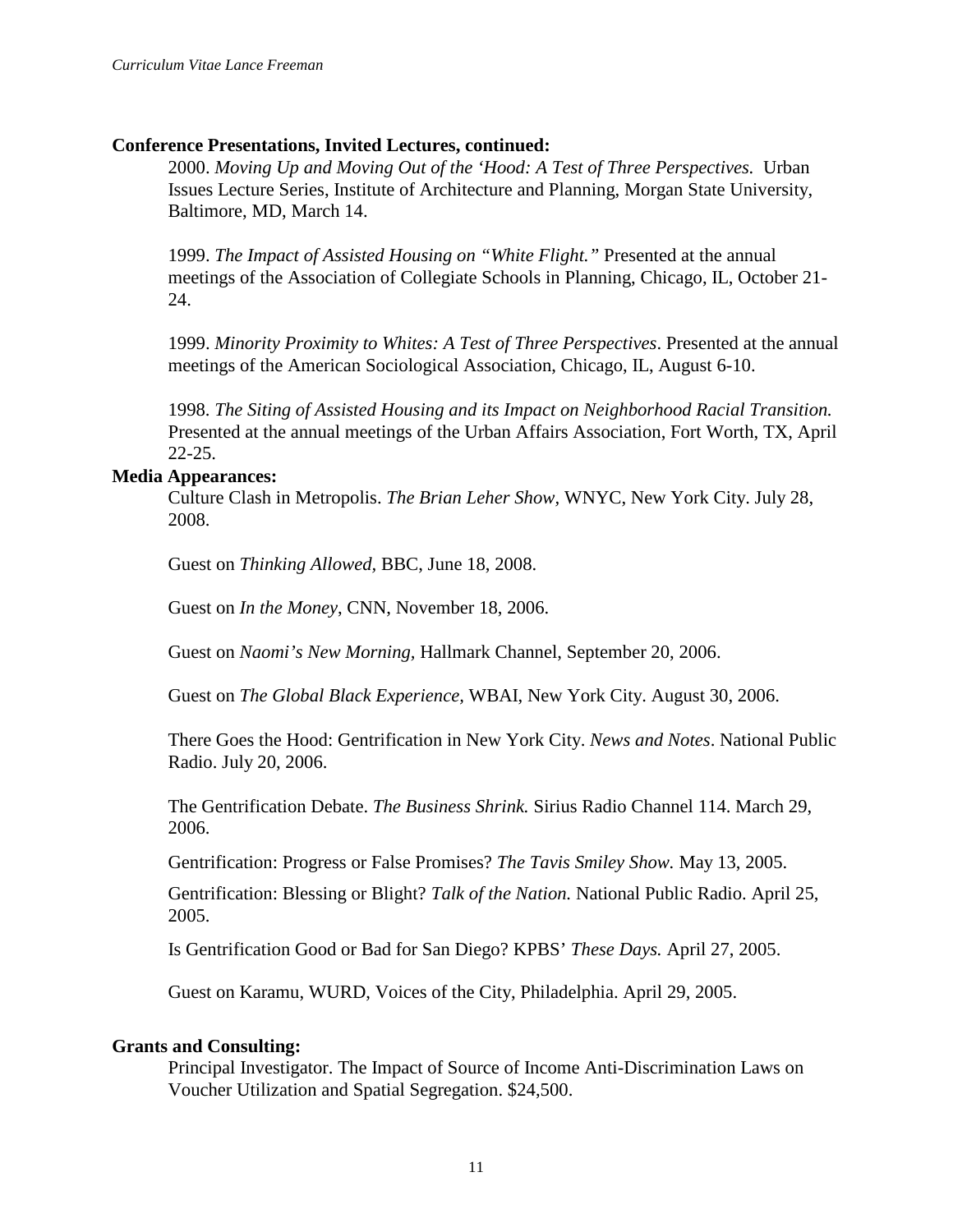## **Grants and Consulting, continued:**

Co-Principal Investigator. Race, Poverty, and Spatial Accessibility in New York City. National Science Foundation. \$149,980.

Co-Principal Investigator. *Obesity, Physical Activity and Built Space in New York City.*  U.S. Department of Health and Human Services. \$1,666,777.

Principal Investigator. *Equitable Development and Gentrification.* July 2004-December 2004. Center for Urban Research and Policy, Columbia University. \$2,500.

Principal Investigator. *Gentrification and the Poor.* February 2003-December 2004. Institute for Social and Economic Research and Policy, Columbia University. \$7,445.

Principal Investigator. *A Hazard Rate Analysis of Housing Assistance Receipt***.** July 2003-November 2003. U.S. Department of Housing and Urban Development. \$12,000.

Principal Investigator. Housing Assistance and Household Composition. February 2003 – July 2003. U.S. Department of Housing and Urban Development. \$10,000.

Principal Investigator. *The Siting of Federally Assisted Housing and Neighborhood Change during the 1990s.* July 2002. Brookings Institution. \$9,500.

Co-Principal Investigator, *The Impact of GSE Mortgage Purchases on Undeserved Neighborhoods*. September 2001-June 2002. U.S. Department of Housing and Urban Development. \$49,767.

Principal Investigator, *The Impact of Assisted Housing on Concentrated Poverty*. April 2000 to April 2001. Fannie Mae Foundation. \$25,000.

Co-Principal Investigator, *The Siting of Assisted Housing and its Impact on Neighborhood Racial Transition.* September 1997 to August 1998. U.S. Department of Housing and Urban Development. \$50,000.

## **Honors, Awards and Fellowships**

Best Book in Urban Affairs. For *There Goes the Hood.* 2007.

One of 10 Best Books in Planning. Planetizen. For *There Goes the Hood.* 2006.

U.S. Department of Housing and Urban Development Urban Scholars Postdoctoral Fellowship. September 2001 to December 2002. \$92,170.

Summer Fellow. Mathematica Policy Research. June 1997 to September 1997.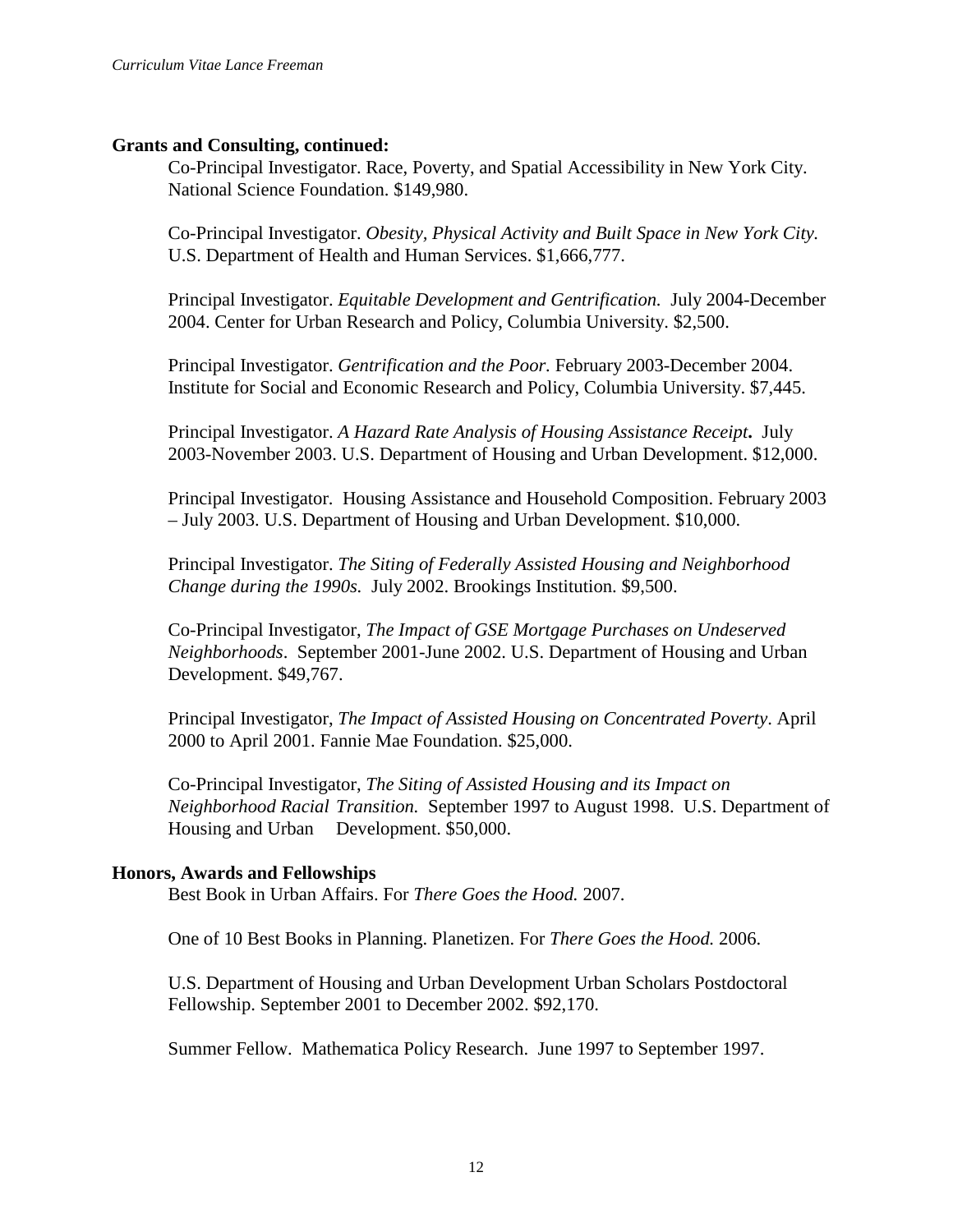#### **Honors, Awards and Fellowships, continued**

Minority Presence Fellow. University of North Carolina at Chapel Hill. August 1994 to May 1997.

Patricia Roberts Harris Fellow. University of North Carolina at Chapel Hill. August 1990 to December 1991.

#### **Professional Service:**

#### University:

Faculty Senator, 2000-2002 Development Committee of the Faculty Senate, 2000-2002 Faculty Affiliate, Robert Wood Johnson Health and Society Scholars Program Faculty Fellow, Institute for Social and Economic Policy Research

## School/Program

Acting Director, Doctoral Program in Urban Planning Faculty Search Committee Minority Recruitment Committee Curriculum Development Doctoral sub-committee in Urban Planning Joint Faculty Committee on Avery Library Postgraduate William Kinne Fellows Traveling Prize Committee

## External:

Best Thesis Award Committee Co-organized *Race, Ethnicity and the City* conference held April 22, 2005, Graduate School of Architecture, Planning and Preservation, Columbia University Editorial Advisory Board *Cityscape* Editorial Advisory Board *Housing Studies* Editorial Advisory Board *Journal of the American Planning Association* Editorial Advisory Board *Journal of Planning and Education Research* Editorial Advisory Board *Planning Theory and Practice* Editorial Advisory Board *Urban Affairs Review* Referee *American Journal of Public Health* Referee *City and Community* Referee *Economic Development Quarterly* Referee *Housing Policy Debate* Referee *Housing Studies* Referee *International Journal of Urban and Regional Research* Referee *Journal of Housing and the Built Environment* Referee *Journal of Planning Education and Research* Referee *Journal of Planning Literature* Referee *Journal of Policy Analysis and Management* Referee *Journal of Regional Science* Referee *Journal of the American Planning Association*